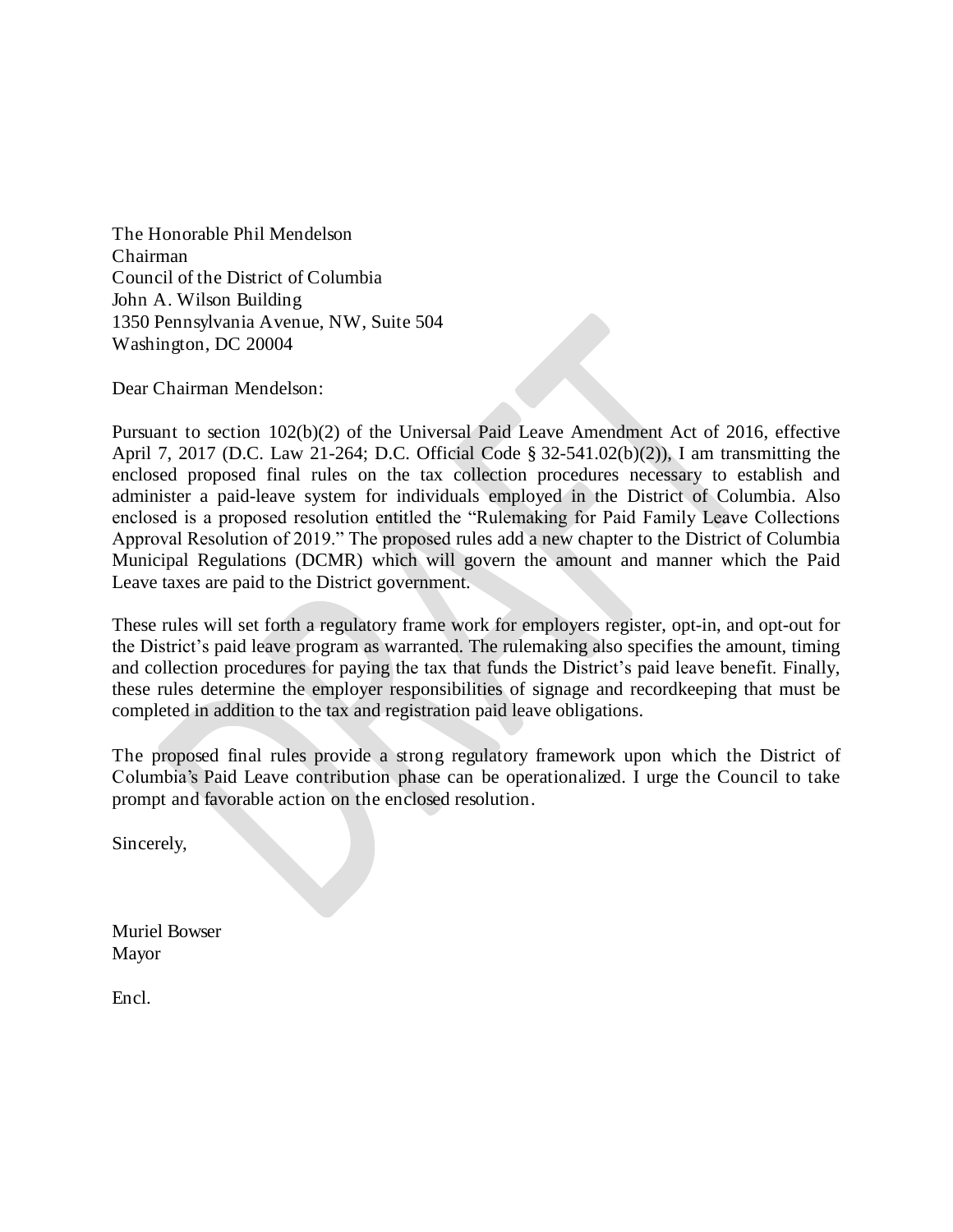## **DEPARTMENT OF EMPLOYMENT SERVICES**

# **NOTICE OF FINAL RULEMAKING**

### **(Paid-Leave Program Contributions)**

The Director of the Department of Employment Services (DOES), pursuant to the authority set forth in the Universal Paid Leave Amendment Act of 2016, effective April 7, 2017 (D.C. Law 21-264; D.C. Official Code § 32-541.01 *et seq.*) (the "Act"), and Mayor's Order 2018-036, dated March 29, 2018, hereby gives notice of the intent to amend Title 7 (Employment Benefits) of the District of Columbia Municipal Regulations (DCMR) by adding a new Chapter 34 (Paid Leave Contributions) Pursuant to D.C. Official Code  $\S 32-541.02(b)(2)$ , the final rules have been submitted to the Council for a 45-day period of review, excluding Saturdays, Sundays, holidays, and days of Council recess.

The final rules will implement a portion of the Act by establishing the tax collection procedures necessary to administer a paid-leave program for eligible individuals employed in the District of Columbia.

The Director initially published a Notice of Proposed Rulemaking for 7 DCMR Chapter 33, at Volume 65, Page 3668, of the D.C. Register. The Notice included regulations to implement the Act as a whole. Based on comments received, and the statutory timelines, DOES decided to bifurcate the regulations into two chapters, separating the employer contributions and paid-leave benefits. On July 6, 2018, for 7 DCMR 34, the Director published a second Notice of Proposed Rulemaking in the D.C. Register in Vol. 65, Page 7209, which included regulations to establish tax collection procedures. In response to comments received following the second Notice of Proposed Rulemaking, this final rulemaking includes changes from the second proposed rules in order to clarify employer registration and responsibilities, opt-in and opt-out procedures for selfemployed individuals, wages, and contribution and collection procedures, in addition to minor word and technical changes. The following comments were received from the public in response to the second Notice of Proposed Rulemaking.

Commenters requested that DOES:

Clarify when a self-employed individual may opt into the program and the means by which he or she can demonstrate self-employment within the District. This has been addressed in Section 3401.

Allow more documents to be accepted as proof of DC self-employment. This has been addressed in Section 3401.3.

Distinguish between self-employed individuals who opt out and remain self-employed and those who leave the program because they are no longer self-employed. This has been addressed in Section 3402.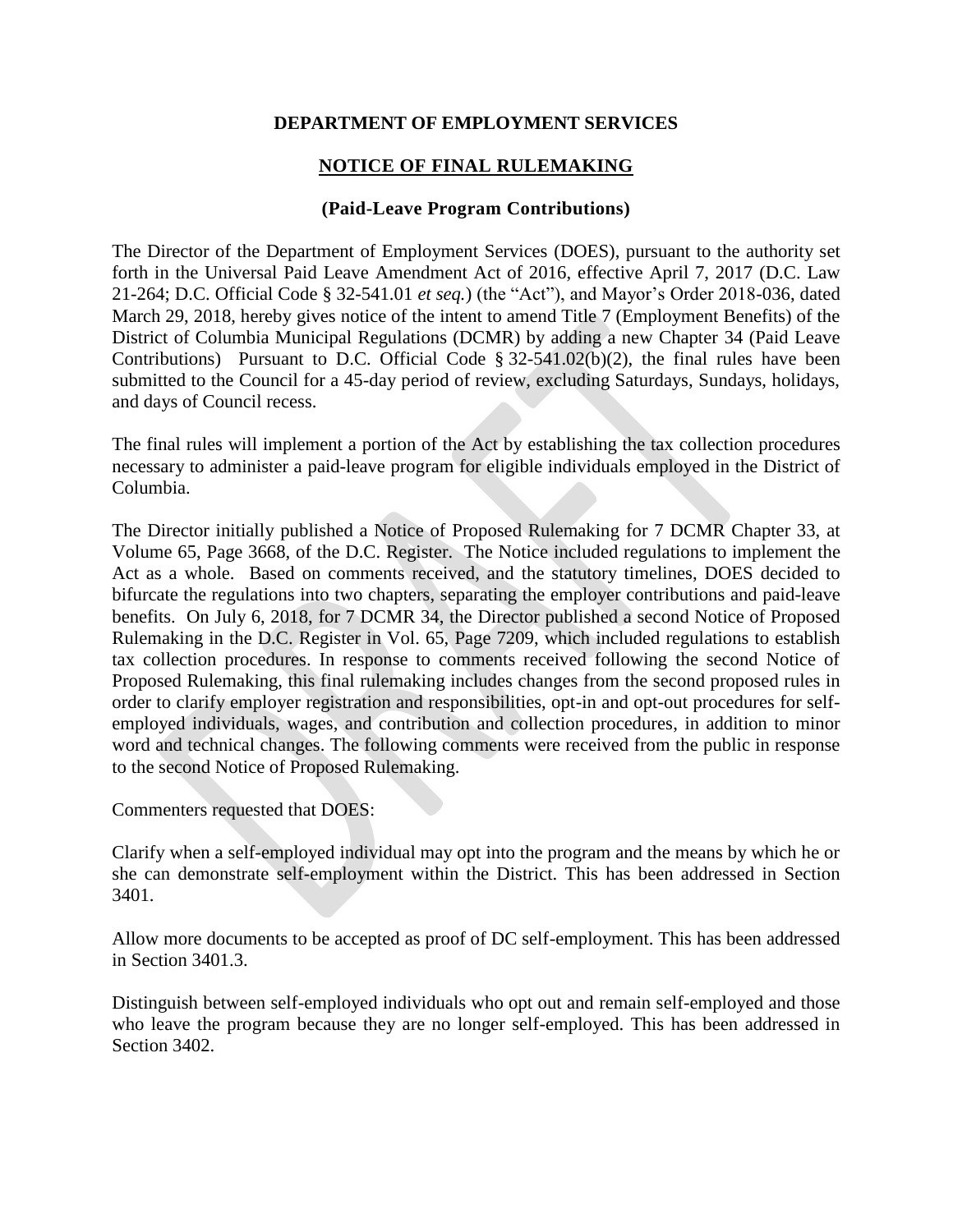Remove additional definitions of "wages" so that the definition mirrors the definition in Unemployment Insurance as set by the Act. This has been addressed in Section 3403.

Clarify how Unemployment Insurance reporting of wages will be shared and used for PFL reporting purposes. This has been addressed in Section 3404.5.

Clarify the tax obligations of employers and ensure that employers pay the required taxes for all covered employees. This has been addressed in Section 3404.5(c).

Allow important notifications regarding late payments and pending collections to be sent via email and by mail. This has been addressed in Section 3405.

Allow for an intermediary process for late payments prior to commencing formal collection procedures. This has been addressed in Section 3405.

Extend the late payment grace period for late payments by self-employed individuals and allow them to be eligible for payment plans. This has been addressed in Section 3405.

Extend the late payment grace period for employers. This has been addressed in Section 3405.

Provide more details regarding the functionality of the online portal. This has been addressed in Section 3406.

Allow non-portal alternatives for registration and communication. This has been addressed in Section 3406.

Provide additional clarity for employer notice requirements, including compliance for nontraditional worksites and multiple worksite locations. It was also requested that DOES allow for digital and internet notices in addition to physical posters. This has been addressed in Section 3407.

Narrow and clarify record-keeping requirements to comply with privacy laws. This has been addressed in Section 3408.

The Director adopted these rules on \_\_\_\_\_\_\_\_\_\_, and they shall become effective on the date of publication of this notice in the *D.C. Register*.

### **Title 7 DCMR, EMPLOYMENT BENEFITS, is amended by adding a new Chapter 34, PAID LEAVE CONTRIBUTIONS, to read as follows:**

# **CHAPTER 34 PAID LEAVE CONTRIBUTIONS**

### **3400 EMPLOYER REGISTRATION**

3400.1 Each covered employer with five (5) or more covered employees shall register through the online portal with DOES. Covered employers with fewer than five (5)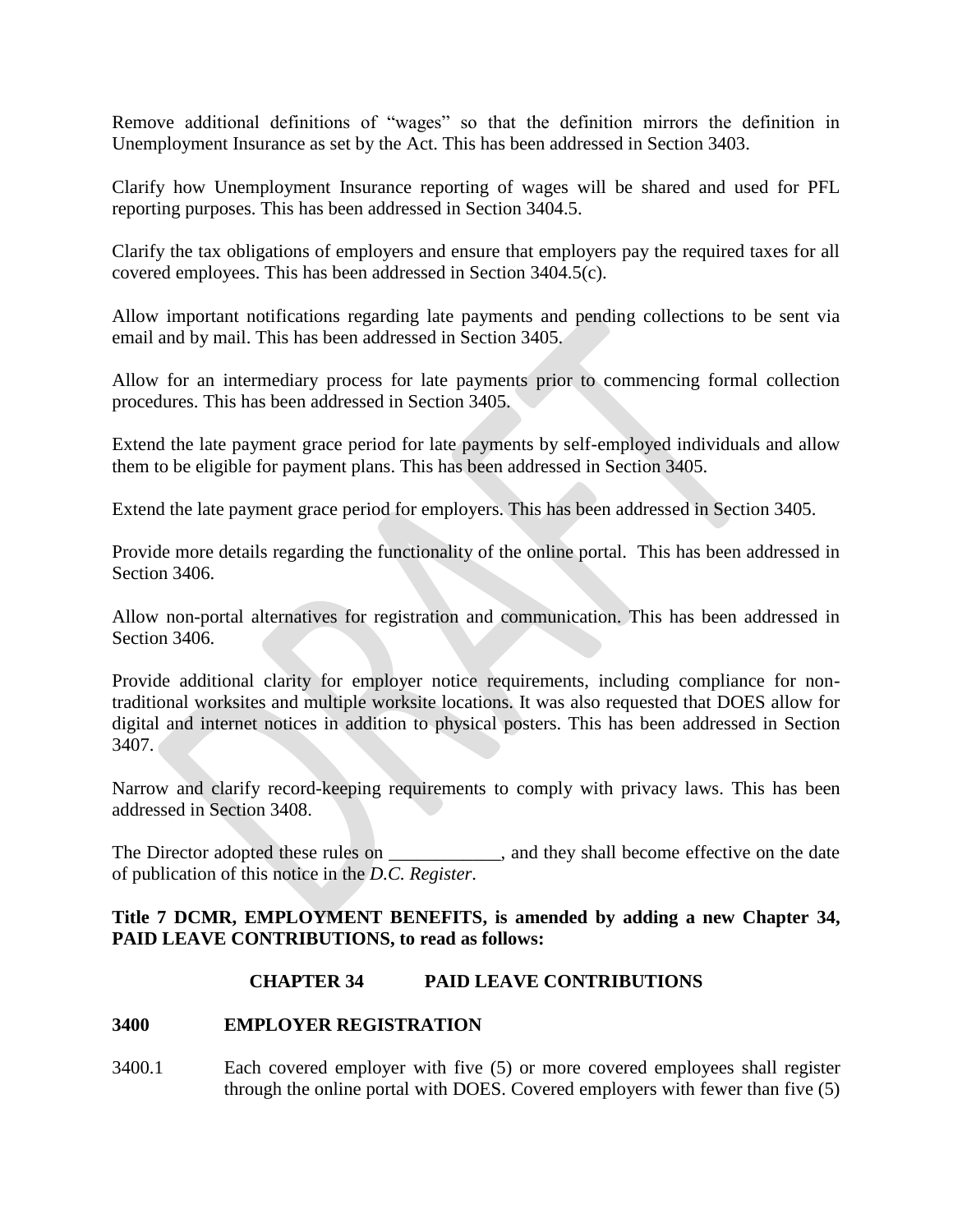covered employees who notify DOES that they do not have access to a computer may request to register via a paper form.

- 3400.2 DOES shall maintain a separate account for each covered employer and shall credit the account with all contributions paid by the covered employer after July 1, 2019. This account shall be maintained for accounting purposes only and shall have no bearing on the rights of covered employees to benefits under Chapter 35 (Paid-Leave Program Benefits).
- 3400.3 Each covered employer shall be able to update its account with information related to its business activities, such as street address, email address, telephone number, and business status; to submit its quarterly wage reports pertaining to covered employees; and make payments electronically. A covered employer shall notify DOES if it ceases to be a covered employer as defined by the Act for any reason, or if there is a change in the ownership of the business.

### **3401 OPT-IN FOR SELF-EMPLOYED INDIVIDUALS**

- 3401.1 An individual who earns self-employment income ("self-employed individual") may opt into the paid-leave program within the following applicable open enrollment periods:
	- (a) The first 90 days of program commencement in 2019;
	- (b) Beginning with calendar year 2020, and in each calendar year thereafter, the months of November and December; or
	- (c) Within sixty (60) days of commencement of self-employment in the District of Columbia.
- 3401.2 A self-employed individual shall submit a request to opt into the paid-leave program using the online portal or through an electronic or non-electronic format approved by DOES as provided on the DOES website.
- 3401.3 When submitting a request to opt into the paid-leave program, a self-employed individual shall provide, through the online portal or in another format approved by DOES as identified on the DOES website, a copy of one of the following documents:
	- (a) District of Columbia business license;
	- (b) District of Columbia occupational license; or
	- (c) Contracts, tax documents, billings from or payments to a District of Columbia address (including electronic billings), documents demonstrating that work was performed at a specific site within the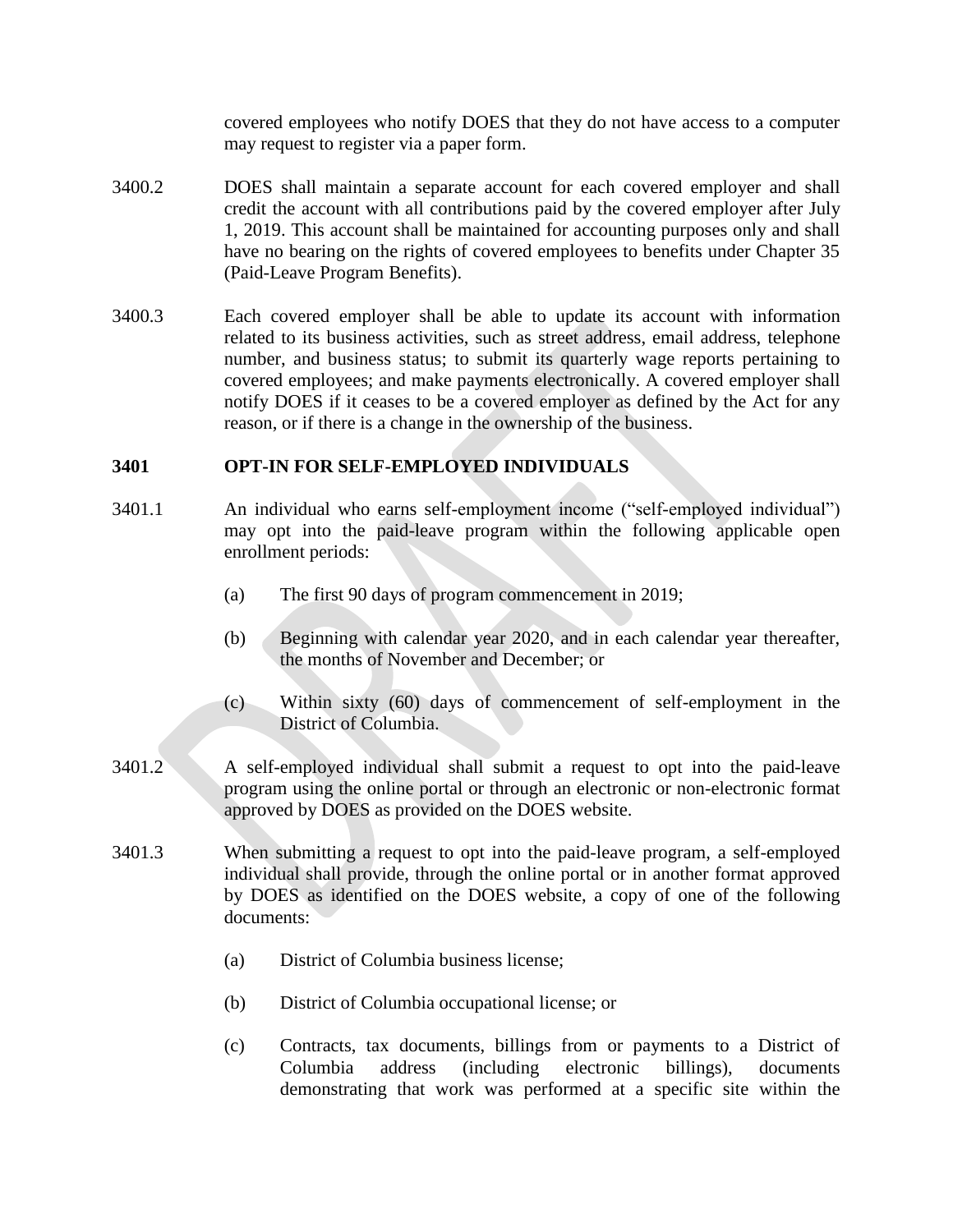District, or other documentation that demonstrates self-employment in the District.

- 3401.4 Before a self-employed individual opts into the paid-leave program, DOES shall provide notice to that individual regarding the manner in which contributions to the Universal Paid Leave Implementation Fund shall be collected from the individual.
- 3401.5 A self-employed individual who opts into the paid-leave program shall remain continuously enrolled in the program until he or she elects to opt out, as provided in section 3402, or is removed, as provided in section 3402.
- 3401.6 If a self-employed individual who has opted into the paid-leave program is also a covered employee employed by a covered employer, his or her paid-leave benefit payment amount shall be based on the combined wages from covered employment and self-employment income as provided for in Chapter 35 (Paid-Leave Program Benefits).
- 3401.7 Each self-employed individual shall be able to update his or her account on the online portal with information related to his or her business activities, such as street address, email address, telephone number, and business status; to submit the individual's quarterly earnings reports; and make payments electronically.

## **3402 OPT-OUT OF SELF-EMPLOYED INDIVIDUALS**

- 3402.1 A self-employed individual who previously opted into the paid-leave program may elect to opt out of the paid-leave program through the online portal or through an electronic or non-electronic format approved by DOES.
- 3402.2 A self-employed individual may opt out of the program only during an open enrollment period. Any election made during an open enrollment period shall take effect beginning on the first day of the following calendar quarter.
- 3402.3 Opting out of the program and removal from the program are distinguished as follows:
	- (a) A self-employed individual shall be considered to have opted out of the paid-leave program if the self-employed individual had previously opted into the program and makes an election during an open enrollment period to no longer participate in the program while still earning self-employment income in the District of Columbia.
	- (b) A self-employed individual may request that DOES remove him or her from the paid-leave program by notifying DOES that: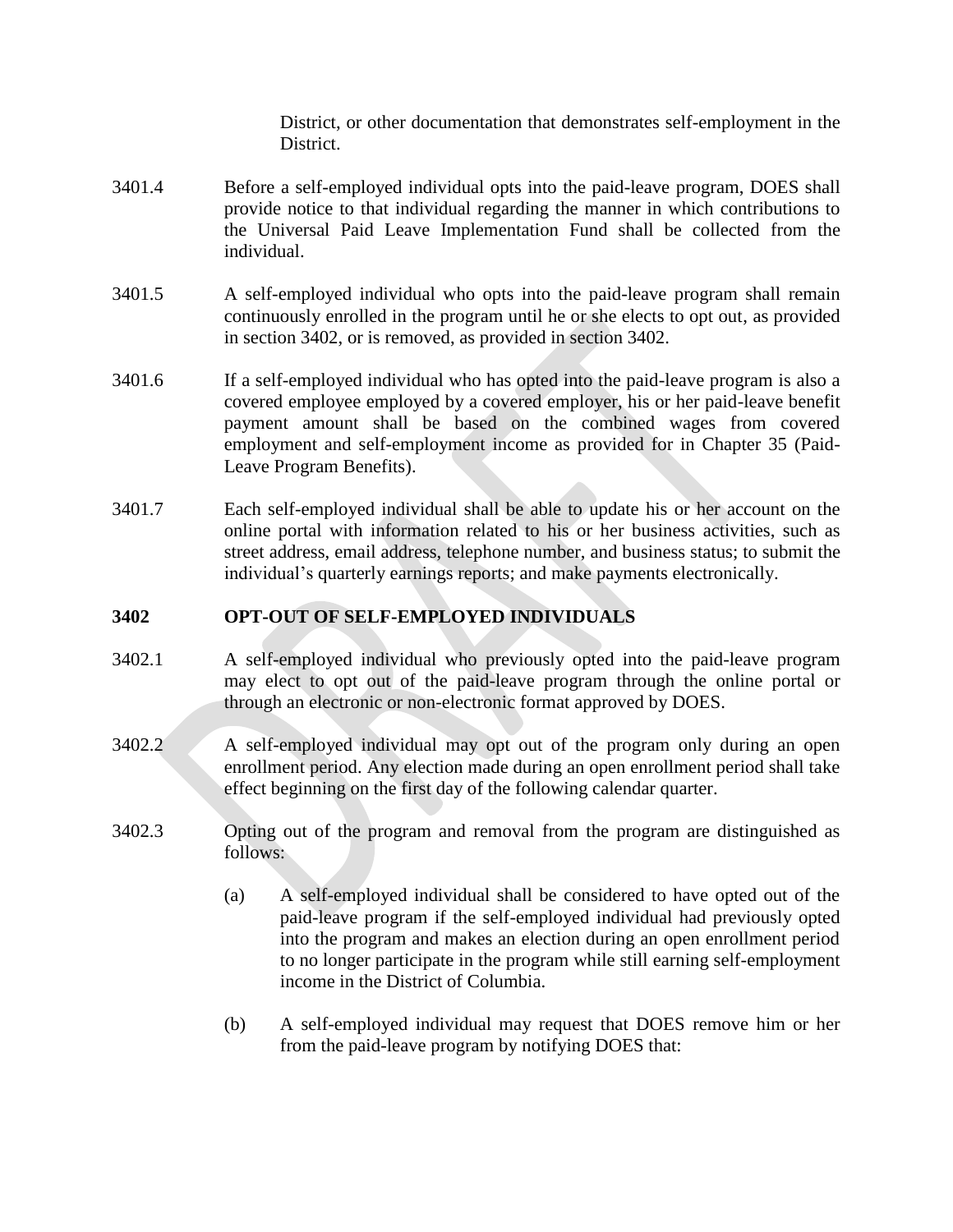- (1) The individual has moved the primary place of business for all of the individual's self-employed businesses out of the District of Columbia and intends to earn no self-employment income for any self-employed business in the District of Columbia within the next fifty-two (52) weeks;
- (2) The individual has accepted employment by a covered or noncovered employer and intends to earn no self-employment income in the District of Columbia within the next fifty-two (52) weeks;
- (3) In the next fifty-two (52) weeks, the individual intends to continue earning self-employment income, but not for work that is performed more than fifty percent (50%) of the time in the District of Columbia; or
- (4) The individual intends to earn no income within the next fifty-two (52) weeks.
- 3402.4 The decision to remove a self-employed individual per subsection 3402.3(b) rests solely with DOES.
	- (a) DOES may request additional documentation from the self-employed individual to support his or her request for removal from the program.
	- (b) If DOES determines that a self-employed individual should be removed, it shall inform the self-employed individual that he or she has been removed from the program by sending electronic notice via both the online portal and email to the self-employed individual's last known email address, and by physical mail to the individual last known mailing address.
- 3402.5 A self-employed individual who previously opted out of the paid-leave program may opt into the program during an open enrollment period, provided that:
	- (a) Beginning on January 1, 2020, the self-employed individual shall not be eligible to receive benefits pursuant to Chapter 35 (Paid-Leave Program Benefits) for the first year after opting into the program; and
	- (b) If a self-employed individual opts out of the paid-leave program two (2) or more times, he or she shall be barred from opting into the program for a period of five (5) years from the date of his or her second opt out of the program.
- 3402.6 A self-employed individual who was removed from the program for a reason set forth in subsection 3402.3(b) may re-enroll in the program during an open enrollment period if he or she resumes self-employment in the District of Columbia as described in section 3401. DOES reserves the right to request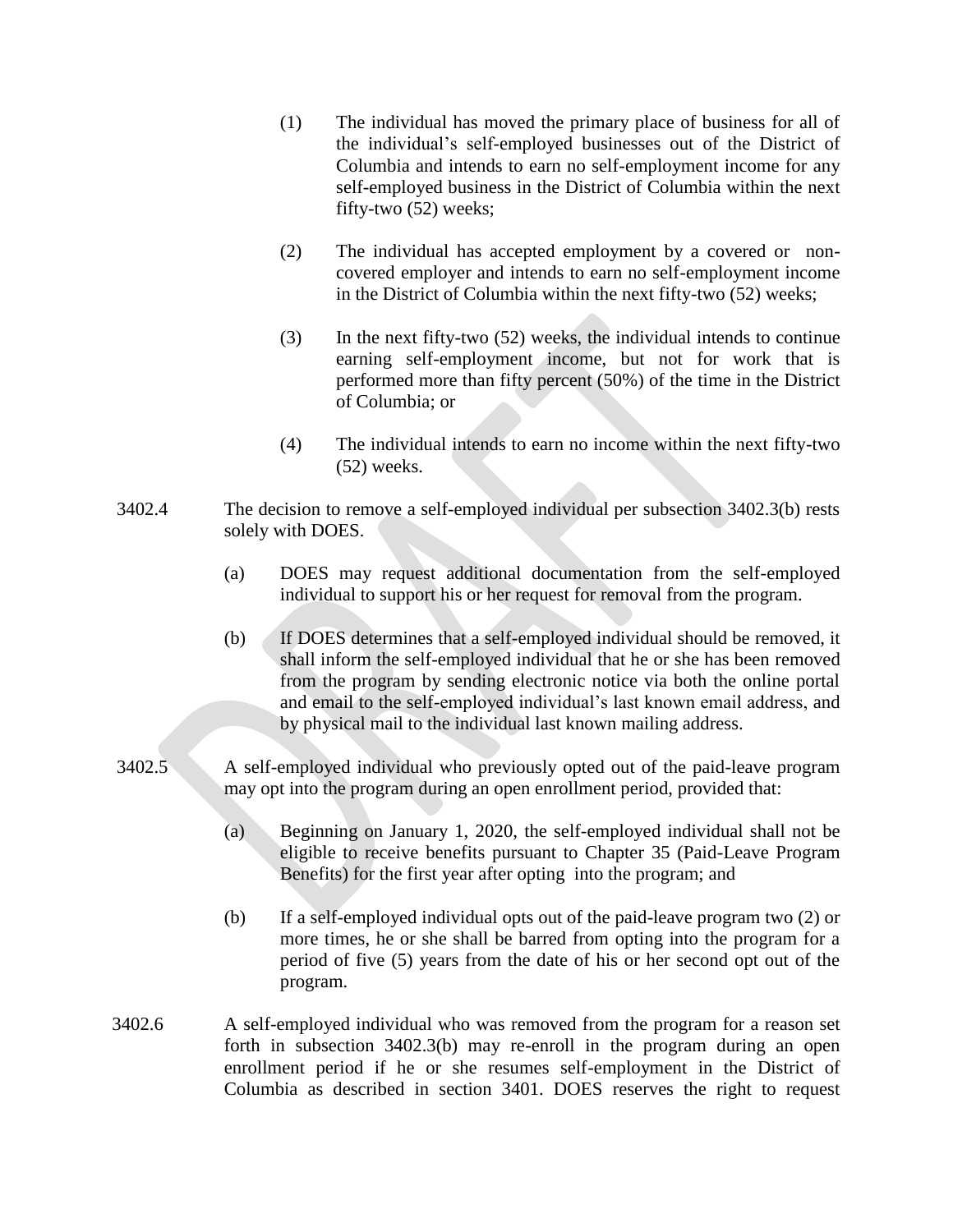additional documentation from an individual applying for re-enrollment in the program.

3402.7 A self-employed individual who did not opt into the program during the first open enrollment period for which the individual was eligible to opt into the program, may opt into the program during an open enrollment period, but shall not be eligible to opt out of the program for three (3) years following the election to opt in.

### **3403 WAGES**

3403.1 For the purposes of implementation of the Act, the term "wages" shall have the same meaning as provided in section 1(3) of the District of Columbia Unemployment Compensation Act, approved August 28, 1935 (49 Stat. 946; D.C. Official Code § 51-101(3)); provided, that the term "wages" also includes selfemployment income earned by a self-employed individual who has opted into the paid-leave program established pursuant to this chapter.

### **3404 CONTRIBUTIONS BY COVERED EMPLOYERS TO THE UNIVERSAL PAID LEAVE IMPLEMENTATION FUND**

- 3404.1 A covered employer shall contribute quarterly an amount equal to 0.62% of the wages of each of its covered employees, regardless of any other benefit programs offered by the employer, for services performed in the District of Columbia to the Universal Paid Leave Implementation Fund online or in another format approved by DOES.
- 3404.2 A covered employer who pays unemployment insurance to the District of Columbia for an employee during any quarter of a calendar year is presumed to be required to contribute to the Universal Paid Leave Implementation Fund for that employee for that quarterly period, unless the employer provides information consistent with the Act and regulations to rebut the presumption that the individual was a covered employee during that quarterly period.
- 3404.3 A self-employed individual who has opted-in to the paid-leave program shall contribute quarterly an amount equal to 0.62% of the total gross earnings from all of the self-employed businesses for which the individual performs at least fifty percent (50%) of his or her work in the District of Columbia. Payments shall be made to the Universal Paid Leave Implementation Fund online or in another format approved by DOES.
- 3404.4 The contributions payable pursuant to subsection 3404.1 shall become due and be paid by each covered employer to DOES.
- 3404.5 Each covered employer shall, not later than the last day of the month following the close of each calendar quarter, make a report of and pay the contributions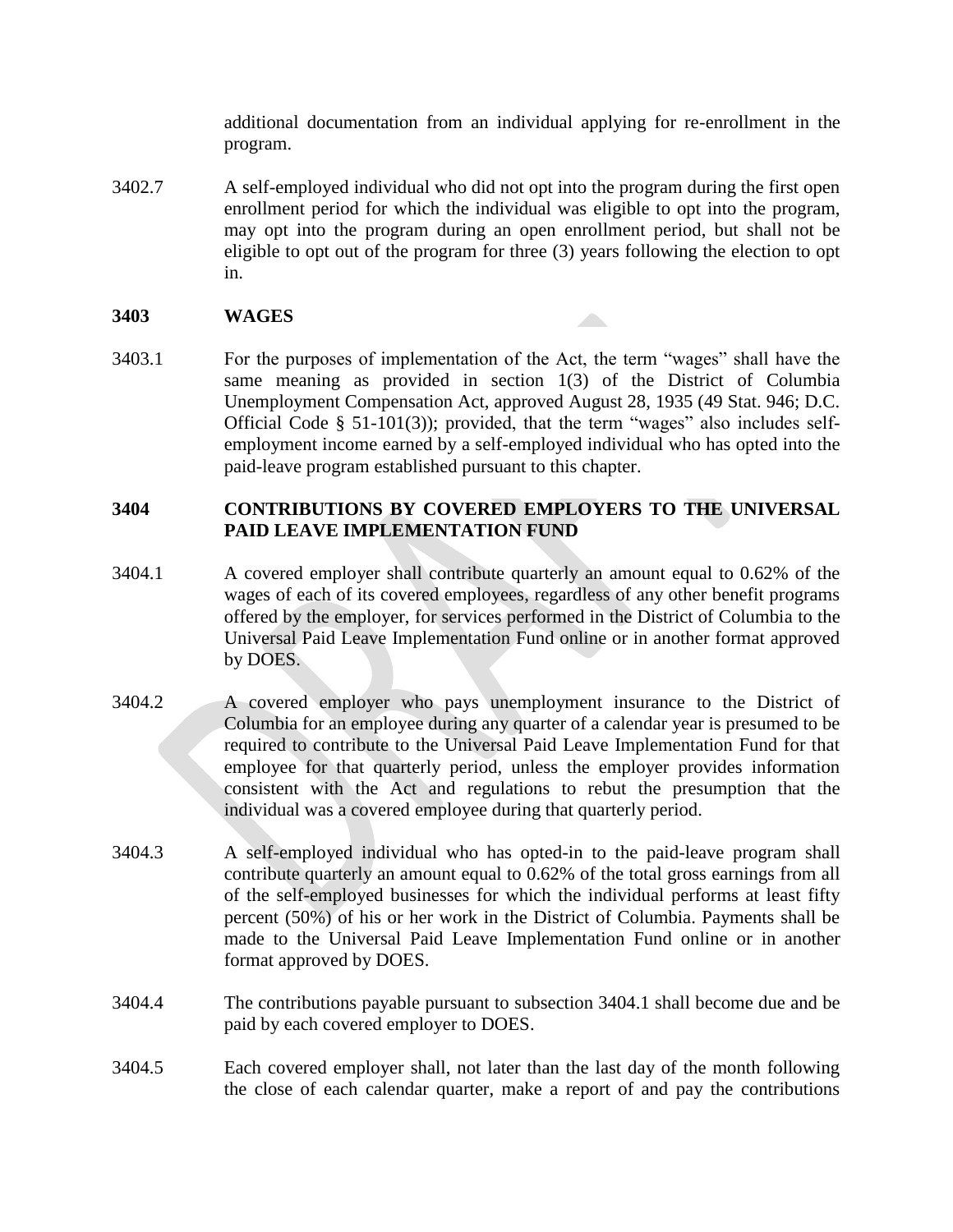which shall have accrued with respect to wages paid to covered employees during the quarter.

- (a) DOES may permit covered employers to submit quarterly employee wage data from existing Unemployment Insurance reporting forms to determine contributions owed.
- (b) DOES may use the data collected from UC-30 forms to track wage history. An employer may upload a copy of those completed quarterly reports to the portal to meet its quarterly reporting requirements under this chapter.
- (c) By itself, an employee's lack of Social Security number or tax identification number does not excuse an employer from paying contributions on behalf of that individual if he or she is otherwise a covered employee.
- 3404.6 DOES shall extend the time for filing quarterly reports for all covered employers and self-employed individuals for a period of thirty (30) calendar days if DOES finds that the purposes of the Act would be defeated by requiring timely filing of the quarterly reports.
- 3404.7 Where a covered employee performs services in employment for two (2) or more covered employers during the same period, each covered employer shall make contributions on the basis of each covered employer's payments to the covered employee.
- 3404.8 If the contributions under this section are not paid when due, there shall be added thereto interest at the rate of one and a half percent (1 1/2%) per month or fraction thereof from the date they become due until paid. Interest shall not run against a court-appointed fiduciary when the contributions are not paid timely because of a court order.
- 3404.9 If contributions under this section are not paid, or wage reports are not filed on or before the first day of the second month following the close of the calendar quarters for which they are due, there shall be added a penalty of ten percent (10%) of the amount due. The penalty shall not be less than one hundred dollars (\$100), and DOES may waive the penalty for good cause. The 10% penalty (or \$100, whichever is greater) is a flat payment and does not accrue interest.

#### **3405 COLLECTION PROCEDURES**

3405.1 At any time after a covered employer or self-employed individual fails to file required reports or pay owed contributions, DOES shall inform the covered employer or self-employed individual of such failing by sending electronic notice via both the online portal and email to the covered employer's or self-employed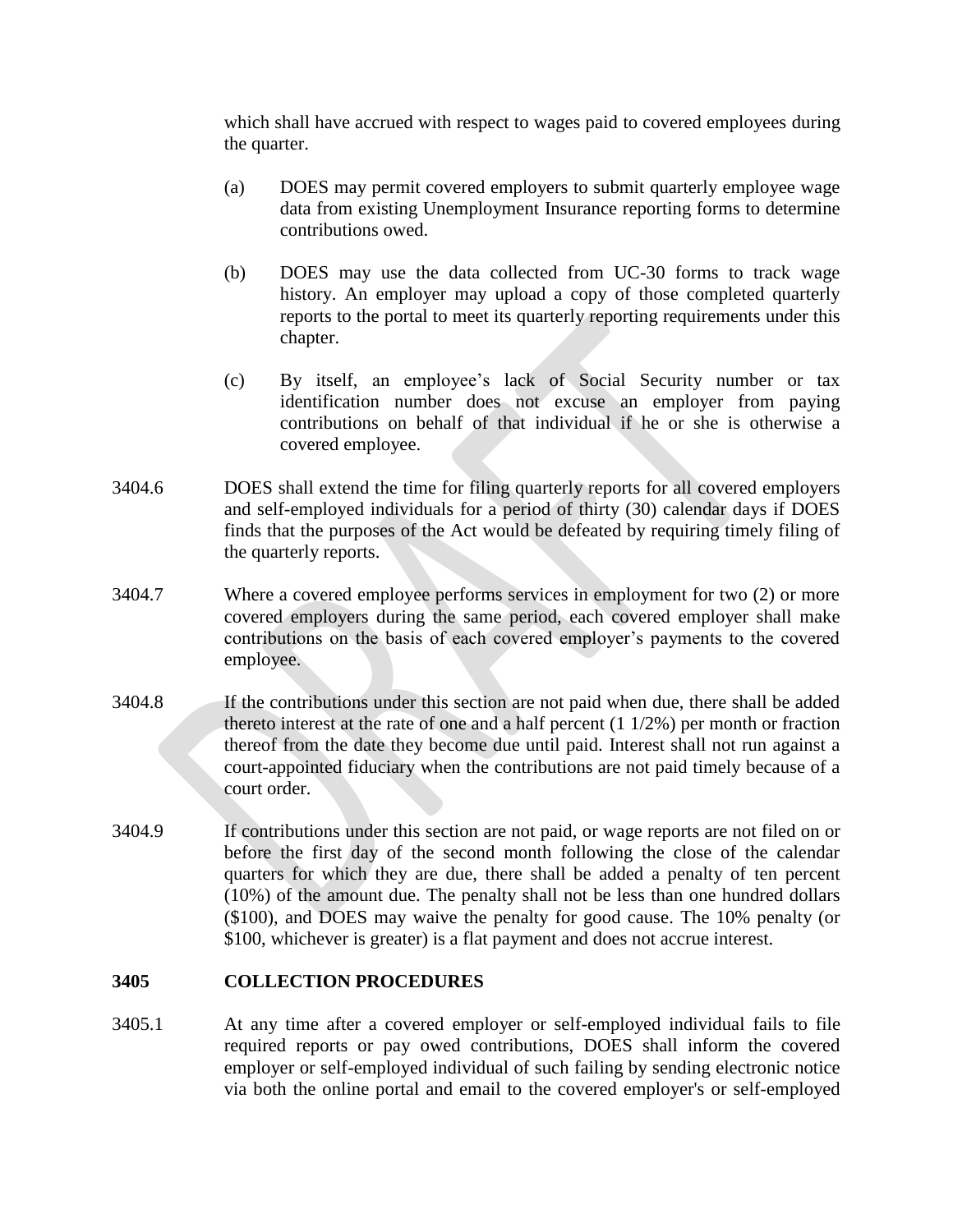individual's last known email address, and by physical mail by sending notification to the employer's or self-employed individual's last known mailing address. Such notice shall be on forms of general applicability and shall include information regarding the quarters for which reports were not filed and the amount of contributions, interest, and penalties owed. Such notice shall demand filing of unfiled reports and payment of all sums owed within thirty (30) calendar days from the date of the notice in the online portal. At DOES' discretion, the notice may also inform the covered employer or self-employed individual of the option to enter into a payment plan described in subsection 3405.11, if approved

- 3405.2 If an employer or self-employed individual disagrees with DOES' determination of the failure to report or to pay contributions, the employer or self-employed individual may file an administrative appeal to DOES within the same thirty (30) day period provided for in subsection 3405.1. The appeal shall be filed using the online portal, or another format approved by DOES, and shall contain evidence showing that reports have been filed or contributions have been paid, or an explanation for the employer's or self-employed individual's late action.
- 3405.3 (a) After considering the new evidence, DOES shall send notice within thirty (30) calendar days to the employer or self-employed individual through the online portal, and any other format approved by DOES as described in subsection 3405.1, that, based upon this consideration of the submitted evidence:
	- (1) The claim against the employer or self-employed individual is resolved;
	- (2) The claim has been modified; or
	- (3) The claim remains the same.
	- (b) During the thirty (30) day period of DOES' consideration of the administrative appeal, the thirty (30) day period provided for in subsection 3405.1 will cease to run; however, the covered employer's or selfemployed individual's other obligations under this chapter shall not be suspended. In the case of either (b) or (c), DOES shall notify the covered employer or self-employed individual that another thirty (30) day period as described in subsection 3405.1 has begun from the date of this notice in the portal.
- 3405.4 Only one administrative appeal provided by this section shall be allowed for each report due or contribution owed.
- 3405.5 If the covered employer fails to respond to the notice described in subsection 3405.1 by filing reports, paying contributions, or requesting an administrative appeal under subsection 3405.2, DOES may impose interest and penalties, file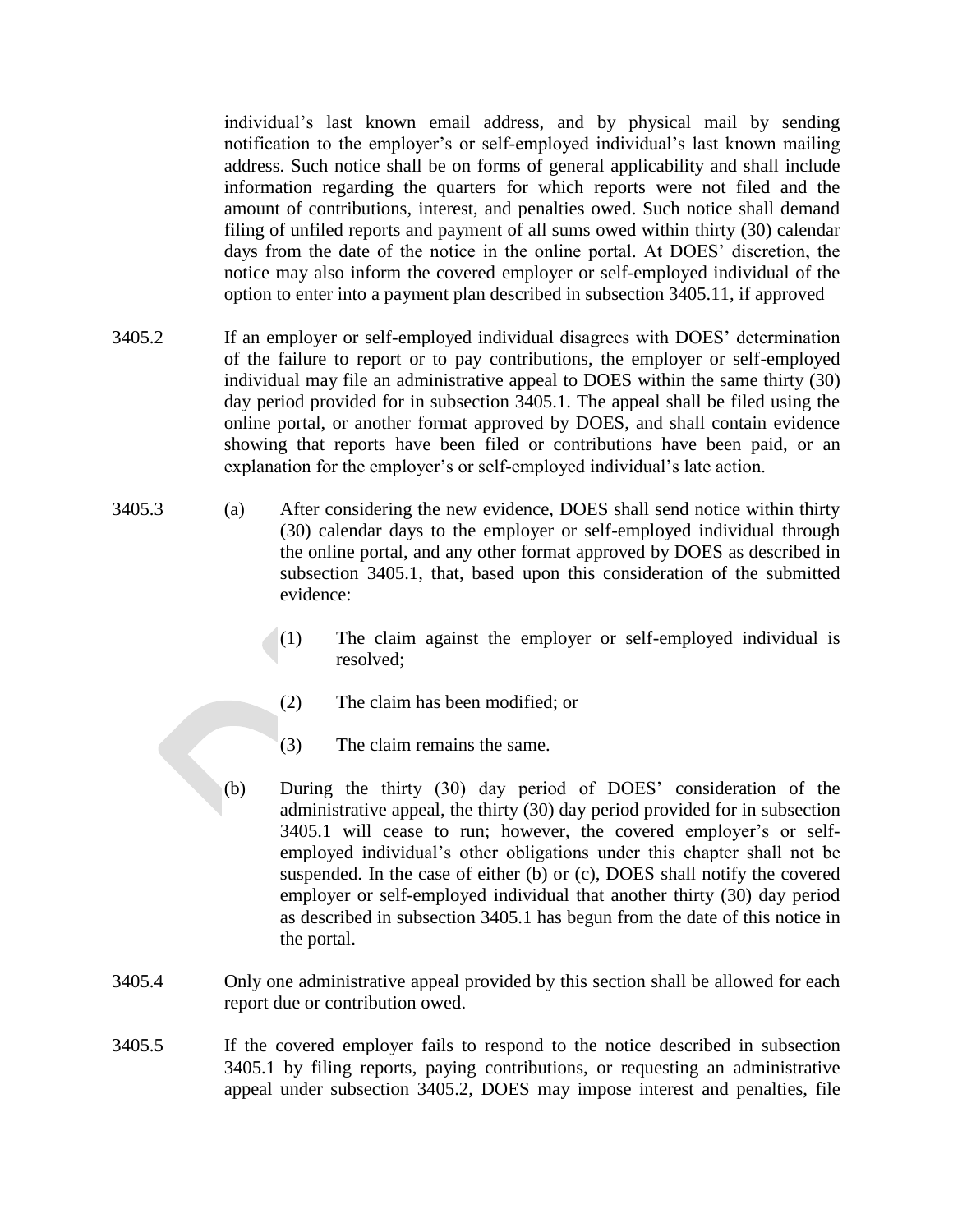liens, bring civil actions, or otherwise take any lawful action to compel the filing of reports and the payment of contributions, interest, and penalties. For selfemployed individuals, DOES may terminate the individual's enrollment in the program, in addition to imposing interest and/or penalties, if the self-employed individual fails to pay the requisite contributions.

- 3405.6 In cases where DOES determines that collection by levy, distraint, civil action, or other extraordinary process may be necessary, a Notice of Delinquency shall be served on the covered employer. The notice shall be delivered via the online portal, by email, and by registered mail, return receipt requested, to the covered employer's last known address. At the discretion of DOES, the notice may also be served in person by the Director's designee. In the case of a Notice served by mail which is refused or otherwise not deliverable, the Director shall serve a second Notice of Delinquency by first class mail, postage prepaid, at the covered employer's last known address. Such Notice of Delinquency shall be separate from and in addition to the general notice set forth in subsection 3405.1.
- 3405.7 The Notice of Delinquency shall contain the following:
	- (a) A statement of the amount due for contributions, interest, and penalties;
	- (b) A demand for payment of the amount due;
	- (c) A statement that the covered employer has ten (10) business days from the date of the Notice of Delinquency in the online portal to pay the contributions, interest, and penalties owed;
	- (d) A statement that at the end of the ten (10) business-day period, the Director may attempt to collect the amount due by any means authorized by the Act and this chapter and without further demand or notice;
	- (e) In the case of self-employed individuals, a statement that at the end of ten (10) business days, the self-employed individual may have his or her enrollment in the program terminated; and
	- (f) A statement that the covered employer or self-employed individual has the option to enter into a payment schedule with DOES, and instructions for pursuing this option.
- 3405.8 Within ten (10) business days after posting of the Notice of Delinquency on the online portal, the covered employer or self-employed individual shall file the required reports or pay in full the amount due for contributions, interest, and penalties.
- 3405.9 The requirement to file reports or pay the contributions, interest, and penalties owed with the ten (10) business-day period described in subsection 3405.8 may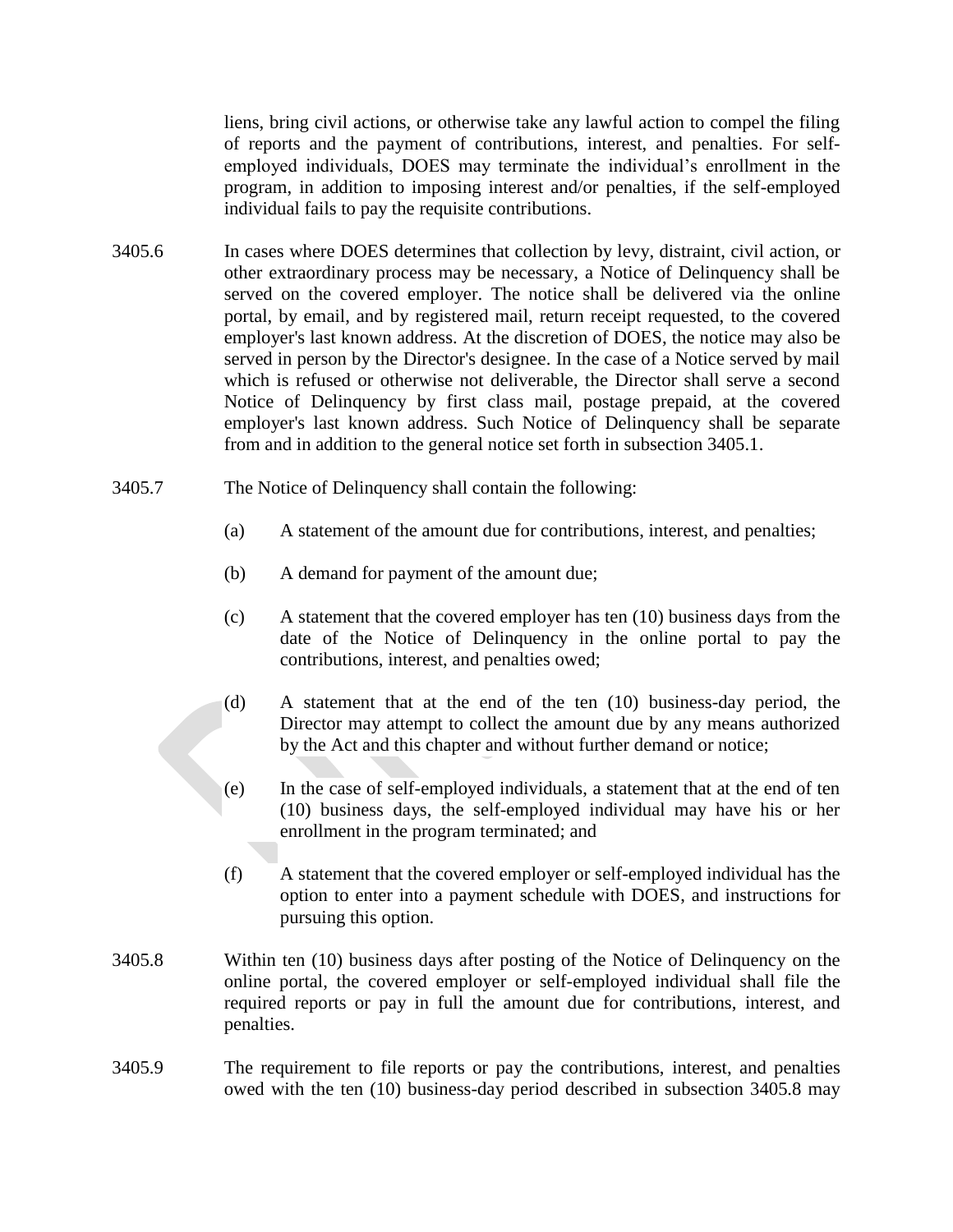be waived if, within the same ten (10) business-day period, the covered employer or self-employed individual agrees to a payment schedule, approved by DOES and in compliance with subsections 3405.11, 12, and 13, by which the covered employer or self-employed individual will pay the amount due, together with interest and penalties, in regular installments.

- 3405.10 The ten (10) business-day period during which a covered employer or selfemployed individuals must respond to a Notice of Delinquency shall be determined as follows:
	- (a) The period shall begin to run on the day after the date of electronic notification via the online portal and email;
	- (b) Legal holidays shall be counted except that if the last day for responding to a notice falls on a legal holiday, the time period shall end on the next day which is not a Saturday, Sunday, or legal holiday.
- 3405.11 The Director may authorize a covered employer or self-employed individual to pay delinquent amounts by regular monthly installments of such duration as will liquidate the delinquency in the shortest amount of time deemed reasonable by DOES. In determining whether to enter into an installment agreement, DOES shall consider:
	- (a) The amounts owed and age of the debt;
	- (b) The covered employer's or self-employed individual's past history of payment and compliance with any prior installment payment plans;
	- (c) The covered employer's or self-employed individual's financial condition and, particularly, the prospects that the covered employer or selfemployed individual will be able to fulfill its obligations under the installment plan; and
	- (d) Any other factors which may be brought to DOES' attention which might affect the covered employer's or self-employed individual's ability to meet its installment obligations.
- 3405.12 In any installment payment agreement, the covered employer or self-employed individual shall acknowledge that default in any installment payment or in any future filing of required reports or payment of contributions voids the agreement and the Director may institute any collection procedure or penalty permitted by the Act and this Chapter without further notice or demand to the covered employer.
- 3405.13 DOES may renegotiate an installment payment schedule if DOES determines that changed circumstances of the covered employer or self-employed individual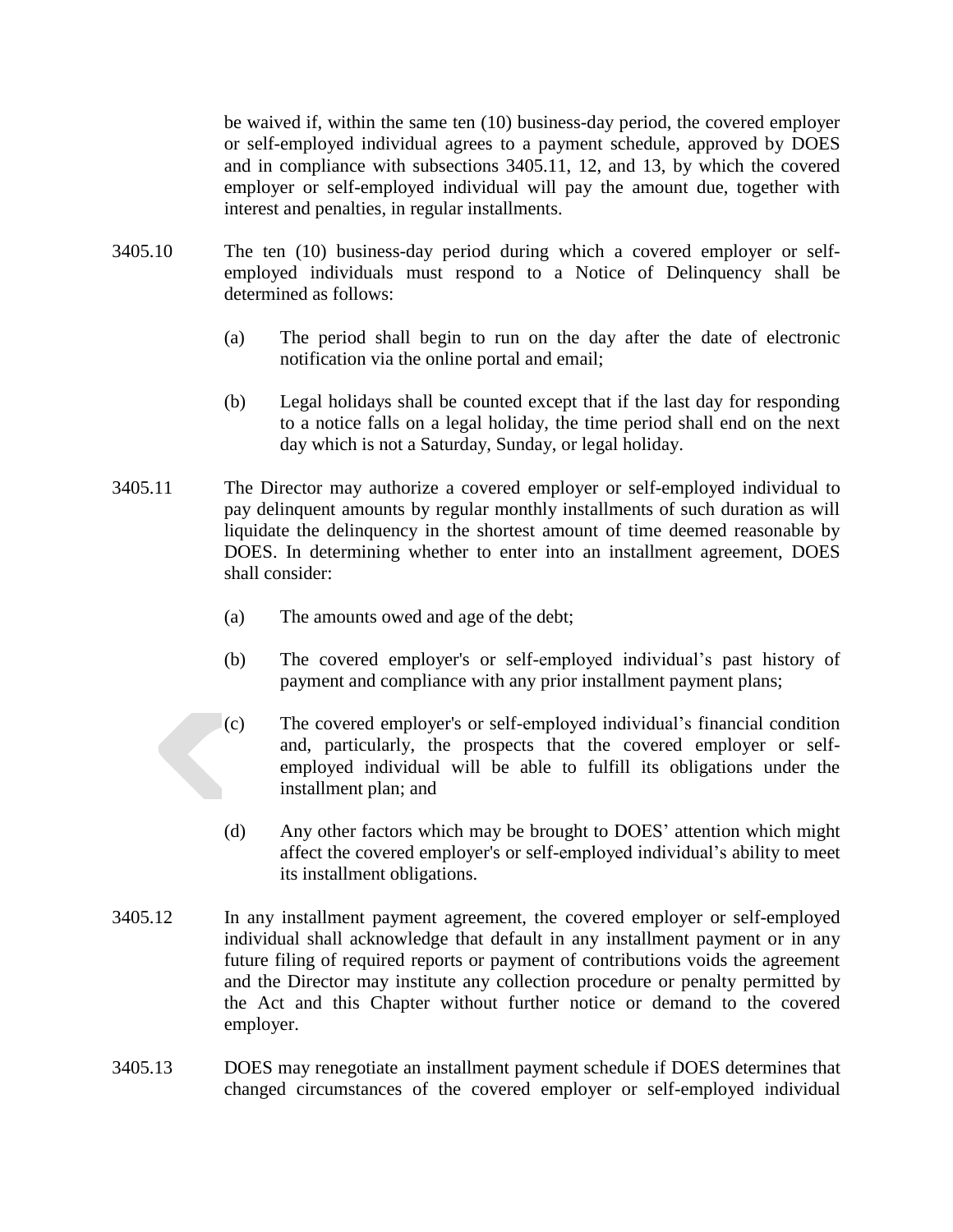warrant changes to the plan. However, renegotiation of an installment schedule may not extend the time period beyond twenty-four (24) months from the conclusion date of the original agreement.

- 3405.14 If a covered employer fails to respond to DOES' Notice of Delinquency by paying delinquent contributions, interest, and penalties owed or by entering a payment schedule described in section 3405.9, or if a covered employer fails to make another scheduled installment payment while the resolution of the delinquent payment is still pending, DOES, without further notice or demand to the covered employer, may attempt to collect the overdue payments by any method authorized by the Act and this chapter. In the case of self-employed individuals, DOES may terminate their enrollment in the program without further notice.
- 3405.15 A self-employed individual whose enrollment in the program has been terminated as described in subsection 3405.14 may not re-enroll in the program until all amounts owed to DOES, including all penalties and assessed interest, are paid and received by DOES. Once all amounts owed are received, a self-employed individual shall be able to re-enroll into the program during an open enrollment period as described in subsection 3401.1(b).
- 3405.16 DOES may levy a covered employer's bank account(s) by serving a Notice of Levy on the appropriate officer of the bank.
- 3405.17 DOES may levy a covered employer's contract(s) with any agency of the Government of the District of Columbia by serving a Notice of Levy on the official of said agency authorized to accept said Notice.
- 3405.18 DOES may levy upon property belonging to a covered employer by serving a Notice of Levy on the custodian of said property. Failure of the custodian to honor the levy shall result in the custodian's liability for the delinquent contributions, interest, and penalties.
- 3405.19 DOES shall cause the examination of any property seized pursuant to this section to determine its condition, and shall keep records of condition, storage location, and any other actions necessary to maintain the property prior to sale.
- 3405.20 A covered employer whose property has been seized pursuant to this section may redeem the property prior to the time it is sold by paying DOES the full amount of delinquent contributions, interest, and penalties owed and any costs incurred by DOES in seizing and storing the property or preparing the property for sale.
- 3405.21 No earlier than ten (10) calendar days following seizure of property pursuant to this section, DOES shall commence the process to sell the property. If DOES determines that adjournment of the sale will best serve the interest of the Universal Paid Leave Implementation Fund, DOES shall have the power to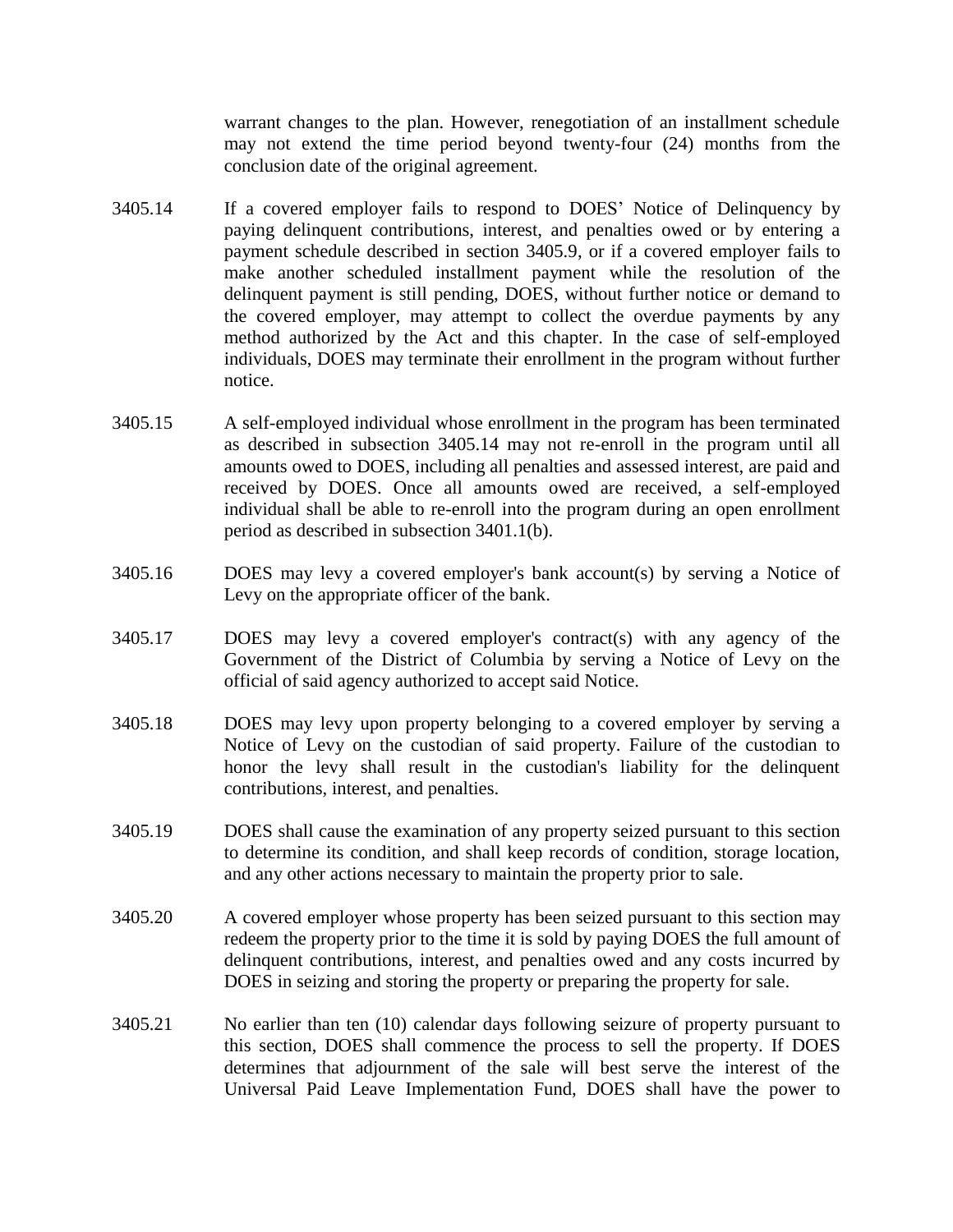adjourn the sale until such time as DOES determines that the best interest of the Universal Paid Leave Implementation Fund would be served by continuation of the sale of the property.

- 3405.22 (a) The proceeds of any sale of property under this section shall be deducted from the balance due to DOES as follows:
	- (1) By first applying the proceeds to the costs of the sale, including costs of seizing, storing, advertising, and auctioneer fees;
	- (2) Then by applying the proceeds to delinquent penalties, interest, and contributions, in that order.
	- (b) Any excess funds remaining after paragraph (a) of this subsection has been complied with shall be forwarded to the covered employer from whom the property was seized.
- 3405.23 DOES shall issue a Certificate of Sale to the purchaser of property at the sale and shall prepare ownership documents for property conveyed by sales made pursuant to subsection 3405.16. All property shall be sold "as is" and "where is" without any guarantee or warranty express or implied. DOES shall sell only the right, title, and interest of the delinquent covered employer in the property, and the covered employer's interest will be offered subject to any prior outstanding mortgages, encumbrances, or other liens.
- 3405.24 Any monies collected by DOES as a result of assessing a penalty as described in section 3405, and any accrued interest on an assessed penalty, shall be deposited into the Universal Paid Leave Implementation Fund.

### **3406 ONLINE PORTAL**

- 3406.1 All DOES communications with covered employers and self-employed individuals pursuant to the Act shall occur though the online portal, or through an electronic or non-electronic format approved by DOES.
- 3406.2 All covered employers and self-employed individuals shall be responsible for maintaining current contact information in the online portal or through another format approved by DOES.
- 3406.3 All covered employers and self-employed individuals will receive notifications related to any required actions and the status of claims for paid leave through the online portal or through another format approved by DOES.
- 3406.4 All covered employers and self-employed individuals shall be responsible for responding to any requests for additional information through the online portal or through another format approved by DOES.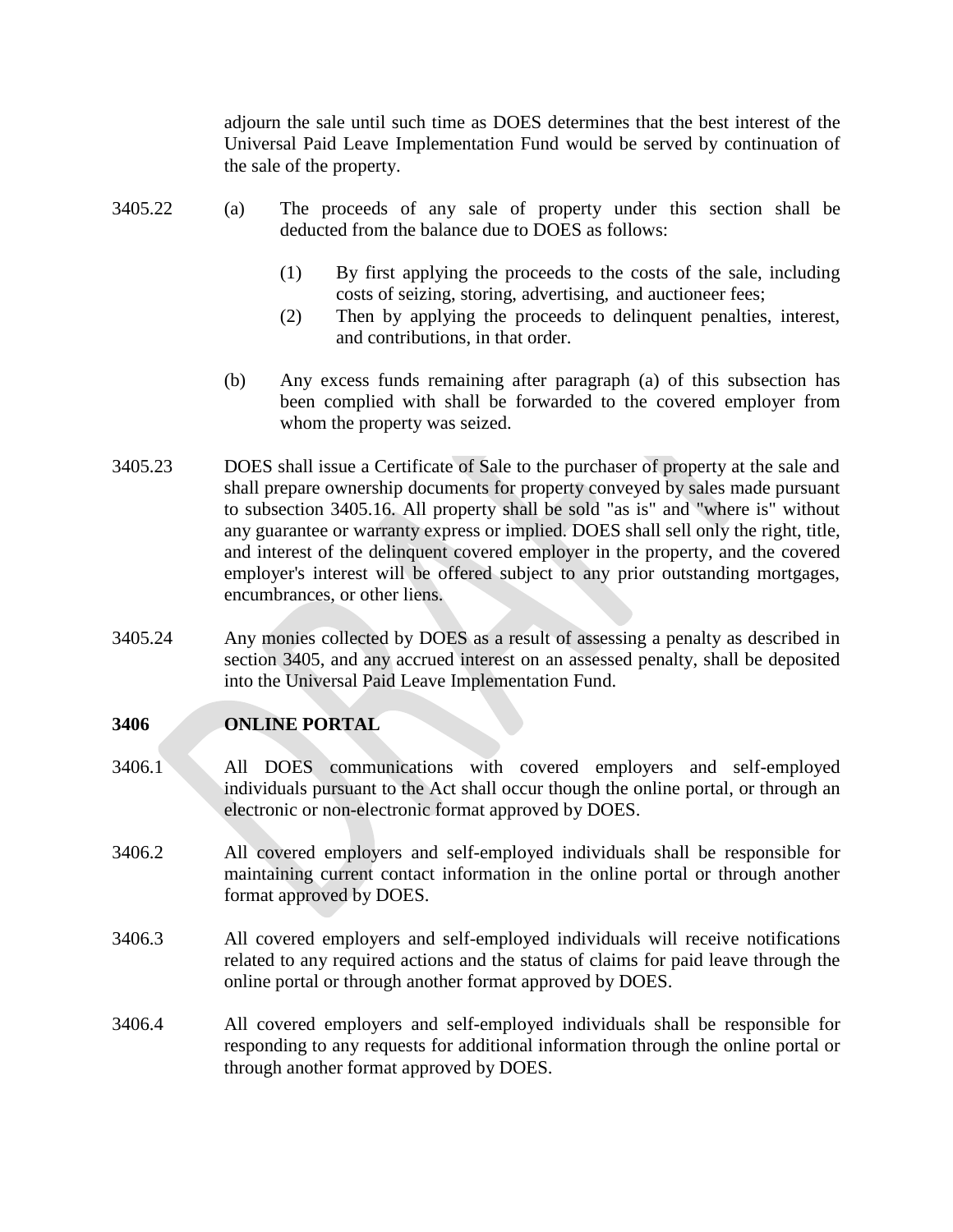- 3406.5 Covered employers with less than 5 employees, and self-employed individuals who do not have access to a computer, may request paper communication from DOES.
- 3406.6 Notifications from DOES regarding late payments and reports as identified in section 3405 shall be sent by mail to the latest known address in addition to the online portal.

### **3407 EMPLOYER RESPONSIBILITIES**

- 3407.1 Each covered employer shall post and maintain a paid leave program notice provided by DOES at each worksite in a conspicuous place or places where notices to employees are customarily posted. Covered employers shall send the notice to remote covered employees to post at their individual worksites.
- 3407.2 Each covered employer shall also provide the paid leave program notice to employees at the following times:
	- (a) To an individual employee, within 30 days of the employee's hiring;
	- (b) Annually to all employees; and
	- (c) To an individual employee, at the time the covered employer receives direct notice from that employee that leave for a qualifying event is needed.
- 3407.3 Covered employers shall have the burden of demonstrating compliance with this subsection. A covered employer may establish compliance with subsection 3407.2 by sending notice via email or similar digital transmission, provided that the covered employer retains email receipts or signed statements by covered employees acknowledging delivery.
- 3407.4 A covered employer who violates this notice requirement shall be assessed a civil penalty not to exceed one hundred dollars (\$100) for each covered employee to whom individual notice was not delivered and one hundred dollars (\$100) for each day that the covered employer fails to post the notice in a conspicuous place at each worksite.
- 3407.5 For purposes of section 3407, worksite means a single physical location where business is conducted or where services or industrial operations are performed. In the case of employers engaged in activities which are physically dispersed, such as agriculture, construction, transportation, communications, and electric, gas and sanitary services, the notice required by this section shall be posted at the location to which covered employees report each day.

#### **3408 RECORD KEEPING**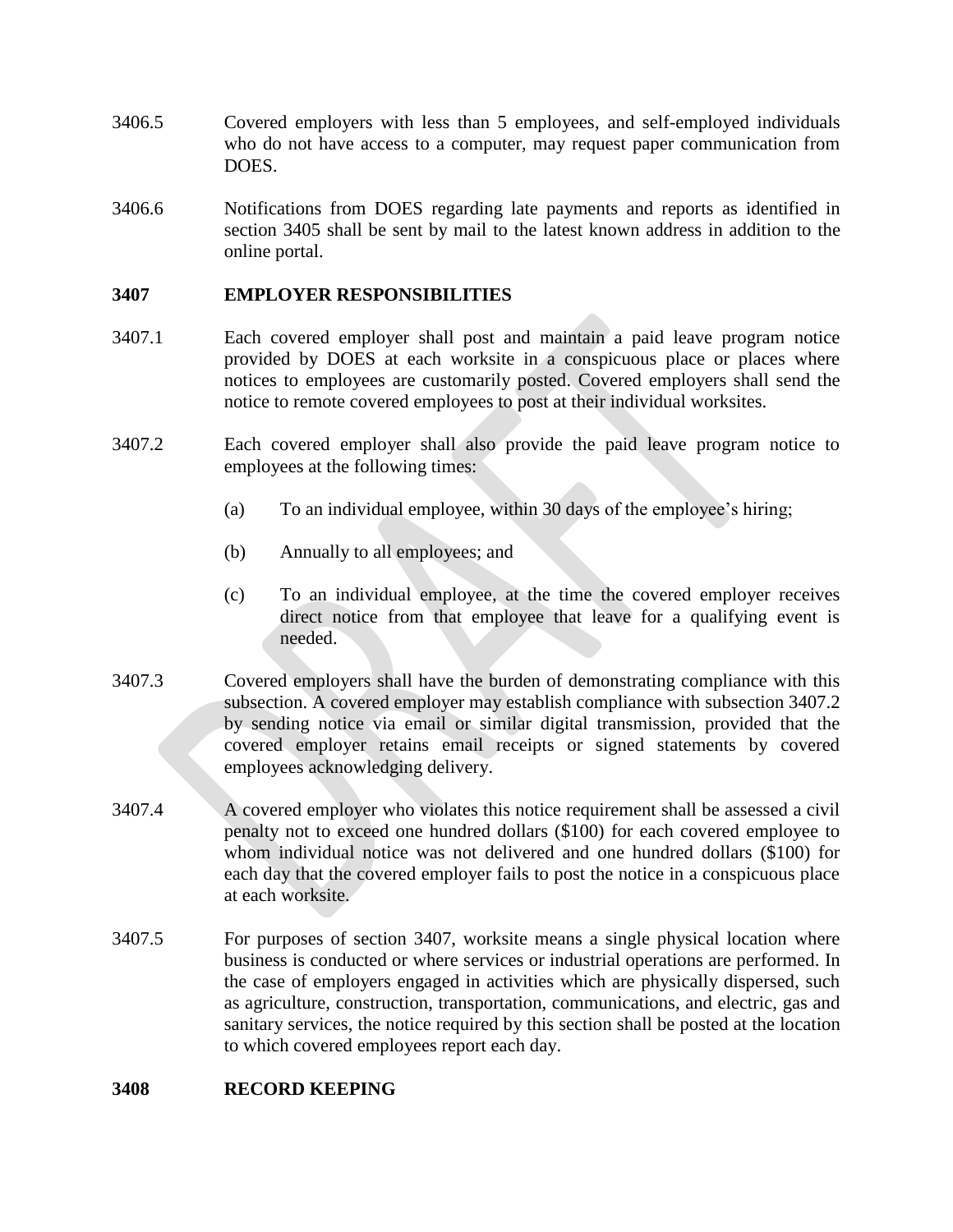Covered employers are required to develop and maintain records pertaining to their obligations under the Act. Covered employers must keep the records for no less than three years and make them available for inspection, copying, and transcription by DOES representatives upon request. Records kept in computer form must be made available for transcription and copying. All records shall be kept confidential and only be released to parties other than authorized DOES representatives when required by law to do so. These records shall include:

- (a) The name and Social Security number, or, if the Social Security number is unavailable, tax identification number, of each covered employee;
- (b) The beginning and ending dates of each pay period;
- (c) The wages paid for each pay period, including the cash value of other remuneration, gratuities, and tips and expenses incurred by each covered employee for which a deduction from wages is claimed;
- (d) Method of payment;
- (e) Earnings of employees;
- (f) The dates on which wages were paid;
- (g) Dates of parental, medical, and family leave taken by employees;
- (h) Copies of employee notices of leave furnished to the employer;
- (i) Copies of all written notices given to employees as required under the Act;
- (j) Documents describing employee benefits, including short- and long-term disability policies, sick leave, vacation leave, and other employer paid and unpaid leave policies and practices; and
- (k) Records of disputes between the employer and the employee regarding the Act.

### **3499 DEFINITIONS – As used in this chapter –**

"**Act**" – means the Universal Paid Leave Amendment Act of 2016, effective April 7, 2017 (D.C. Law 21-264; D.C. Official Code § 32-541.01 *et seq.*).

**"Commencement of self-employment"** – means: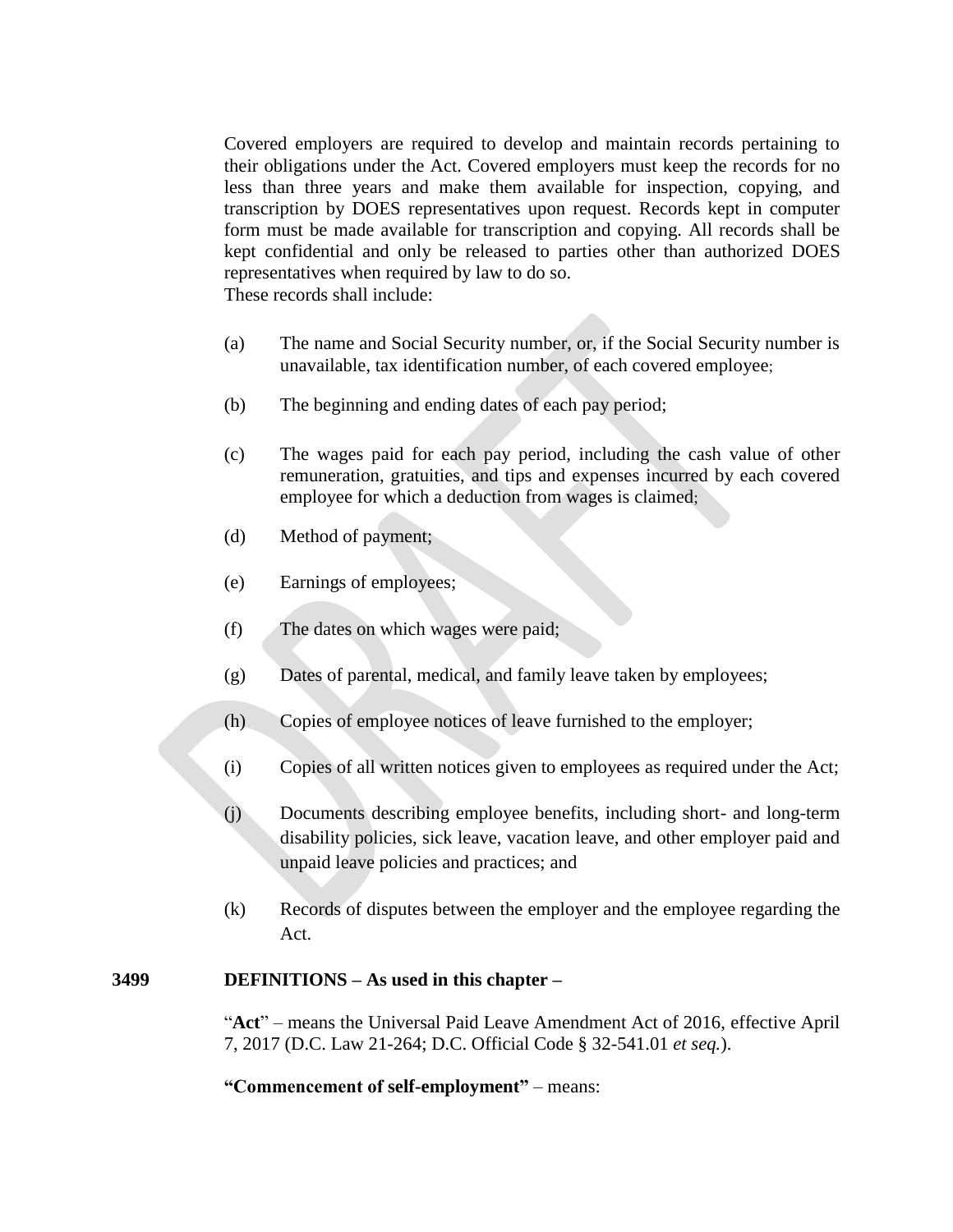- (a) The date that a self-employed individual first receives self-employment income that is required to be reported as self-employment income to the Internal Revenue Service; or
- (b) The date that a self-employed individual returns to earning selfemployment income in the District of Columbia following a period of removal as described in section 3402.3(b).

**"Covered employee"** – means an employee of a covered employer:

- (a) Who spends more than fifty percent (50%) of his or her work time for that employer working in the District of Columbia; or
- (b) Whose employment for the covered employer is based in the District of Columbia and who regularly spends his or her work time for the covered employer in the District of Columbia, and not more than 50% of his or her work time for that covered employer in another jurisdiction. Work time spent at another work site outside of the District of Columbia is incidental in nature; is temporary or transitory in nature; or consists of isolated transactions.

# "**Covered employer**" – means:

- (a) Any individual, partnership, general contractor, subcontractor, association, corporation, business trust, or any group of persons who directly or indirectly or through an agent or any other person, including through the services of a temporary services or staffing agency or similar entity, employs or exercises control over the wages, hours, or working conditions of an employee and is required to pay unemployment insurance on behalf of its employees by section 3 of the District of Columbia Unemployment Compensation Act, approved August 28, 1935 (49 Stat. 947; D.C. Official Code § 51-103); provided, that the term "covered employer" shall not include the United States, the District of Columbia, or any employer that the District of Columbia is not authorized to tax under federal law or treaty; or
- (b) A self-employed individual who has opted into the paid-leave program established pursuant to this chapter.

"**Director**" – means the director of DOES.

"**DOES**" – means the Department of Employment Services.

**"Last known email address" –** means the last email address provided by covered employer or a self-employed individual to the paid-leave program.